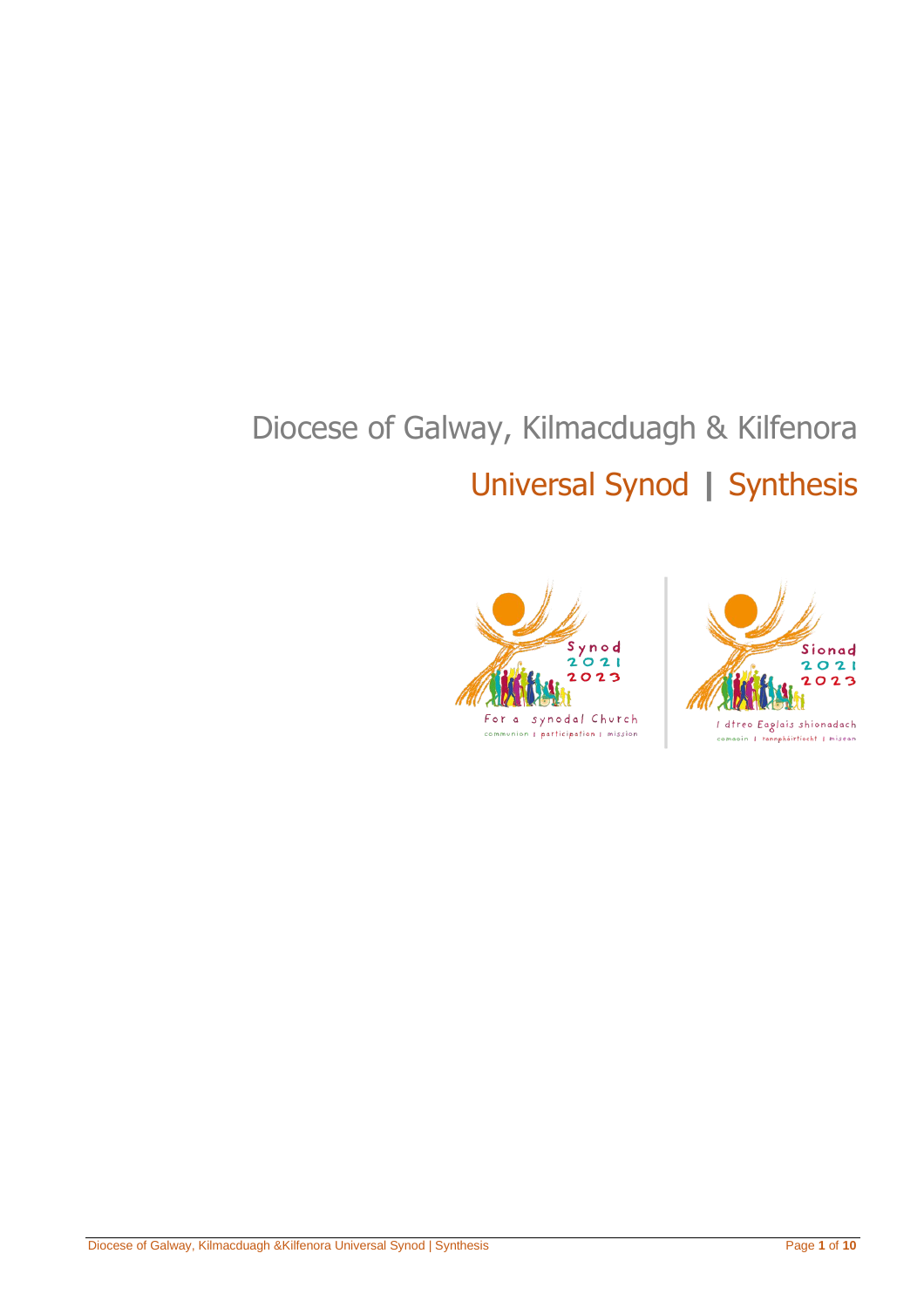#### **INTRODUCTION**

Emboldened by the call of Pope Francis, the Diocese of Galway, Kilmacduagh and Kilfenora embarked on a Synodal Pathway in October 2021. It began a time of reflection, discussion and listening aimed at helping the people of the diocese *"journey together"* as a Church in the years ahead. As Pope Francis expressed it, the purpose of the Synodal Pathway is to *"spend time with the future"*<sup>1</sup> .

The first stage was forming a diocesan synodal team. This group consisted of both laity and clergy, with an equal number of male and female members. The team attended the training sessions both in person and online. This paved the way for the synodal team to launch the diocesan phase and discuss which approaches would be the most effective for this diocese to respond to the ten themes, as set out by the Universal Synod in Rome.

The entire People of God shares a common dignity and vocation through Baptism. All of us are called in virtue of our Baptism to be active participants in the life of the Church. The first phase of the Synodal Process is *"a listening phase in local Churches"* aimed at *"fostering a lived experience of discernment, participation, and co-responsibility."*

With this vision in mind, the diocesan synodal team decided to reach out to as many people as possible by using different methods; parish meetings and an online survey which also allowed for written submissions. Meanwhile, in parallel with this, a webpage was set up and populated with information and resources. A designated diocesan synodal email was also created to provide a private means for people to freely share their thoughts. The clergy were consulted and encouraged to engage with as many people as they could, both within and outside of their community; as well as publicising the Synodal Pathway.

Ten meetings, encompassing seventeen parishes, across a diocese with thirty-nine parishes took place. In some cases, parishes combined to hold one meeting. These meetings were spread out over the three-month diocesan phase. This offered the opportunity for people to share with their fellow parishioners and people in the neighbouring locality. Parishes and communities were asked to consider some of the ten themes. These gatherings yielded a number of striking statements which appear as quotes throughout the report.

In addition to the parish meetings, the diocesan synodal team decided to conduct a survey on faith in the context of the lived experience. We are all aware of the impact the COVID-19 pandemic has had on church communities over the past two years, and we believed the return to full congregations would be a slow process. Parish meetings would not be, as yet a comfortable setting for all that wished to be involved. Undertaking the survey we hoped, would reach as many as possible, where respondents would be able to contribute to the listening process in the comfort and safety of their own homes.

<sup>1</sup> Pope Francis, Address at the Opening of the Synod of Bishops on Young People, 3 Oct 2018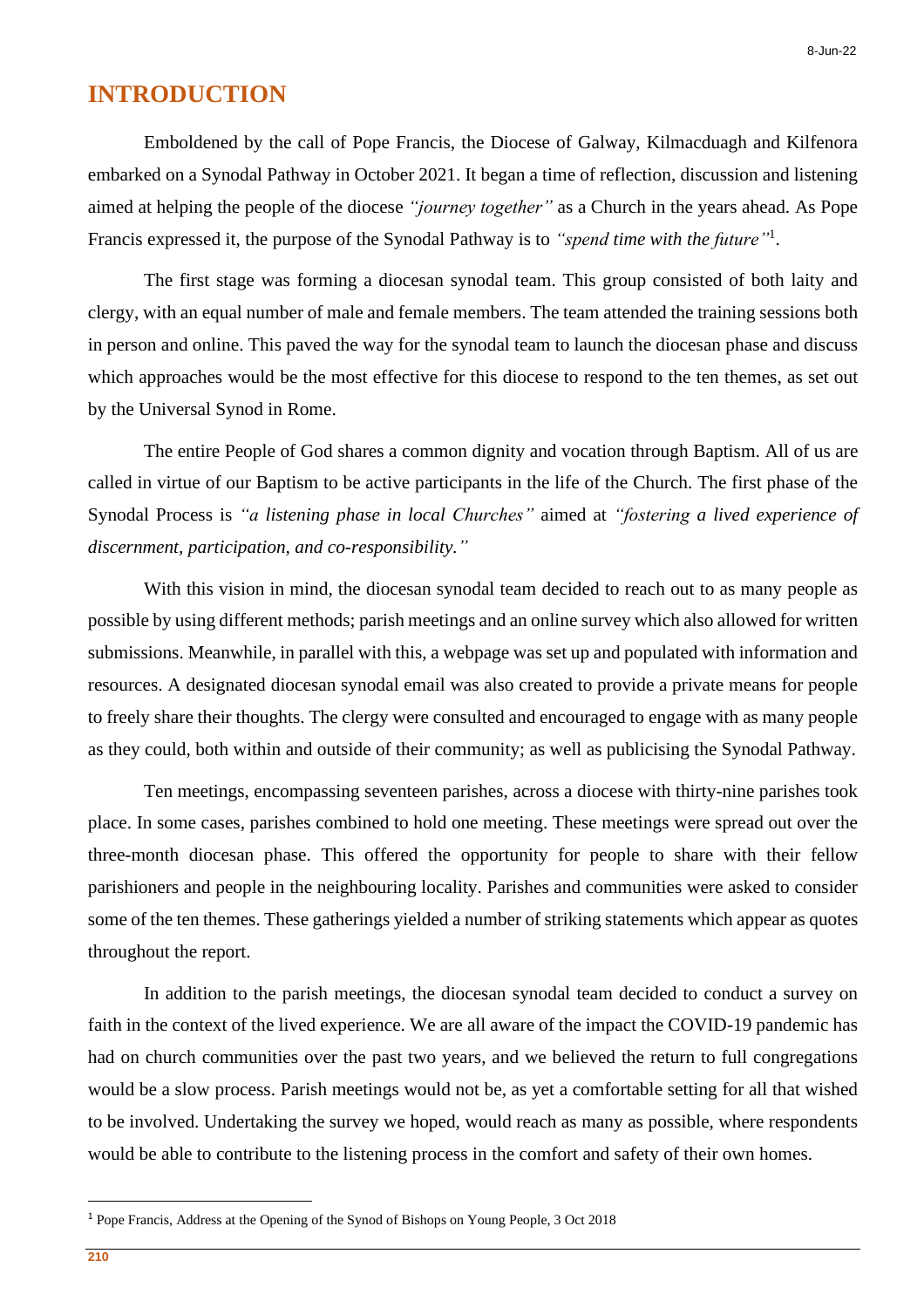At the end of the diocesan phase, various diagnostics were carried out on the survey, the comment boxes, and minutes of all the in-person meetings. People who attended parish meetings are referred to as contributors or participants in this report. People who completed the survey are referred to as respondents. The syntheses gathered is structured to reflect the journey of faith, starting with the sacraments of initiation, and moving on to aspects of adult formation. Finally, an analysis of the Church and its practices conclude the findings. Within these, the current situation, challenges and hopes for the future are explored.

## **FAITH AS A LIVED EXPERIENCE**

The sacraments of initiation, Baptism, First Communion and Confirmation are the foundations of faith. Not only can they be seen as landmarks in one's journey of faith, but more importantly they initiate us in the life of grace, without which we cannot grow in holiness or virtue. Pope Francis in *Lumen Fidei* reminds us that in baptism *"children are not capable of accepting the faith by a free act, nor are they yet able to profess that faith on their own"*, indeed at baptism their faith is professed for them and safeguarded, primarily, by their parents. This leads to the question what other individuals/entities can encourage, nourish, and support young people as they take these significant steps in their journey of faith? Through the contributions at the various parish meetings and individual comments on the synodal survey many have shared their opinions and thoughts on the current situation and future hopes.

One of the failures identified is that the celebration of Sacraments of Initiation has not led to a sacramental life or a daily life of faith. One survey respondent states these celebrations are "*blessed occasions, but a weakness within the Church is such celebrations are once off occasions*", 'once off' in the sense that families often avail of the sacraments, such as First Communion, as landmark occasions in the life of their child but fail to see them as landmarks in the journey of faith. Another respondent echoed this isolated celebration *"when they do their First Communion and {first} confession it's sometimes their last {time in church} until their confirmation - which is just a money collection day."*

In many cases Confirmation is viewed as the "*exit point"*. This is in contrast to Pope Francis' hope that the sacraments are the *"special means for passing down this fullness, a means capable of engaging the entire person, body and spirit, interior life and relationships with others."*

Some survey respondents believed the isolation of the sacraments to mere events was a result of poor formation, some commented that little is done to support young people to grow in faith after they receive the sacraments. It was viewed that schools alone were left with the responsibility of faith formation for young people. This over-reliance on schools means that for many young people their only experience of Catholic community is through their school rather than the Church. Schools cannot be left with this responsibility. It was widely accepted and acknowledged, the work that has been done down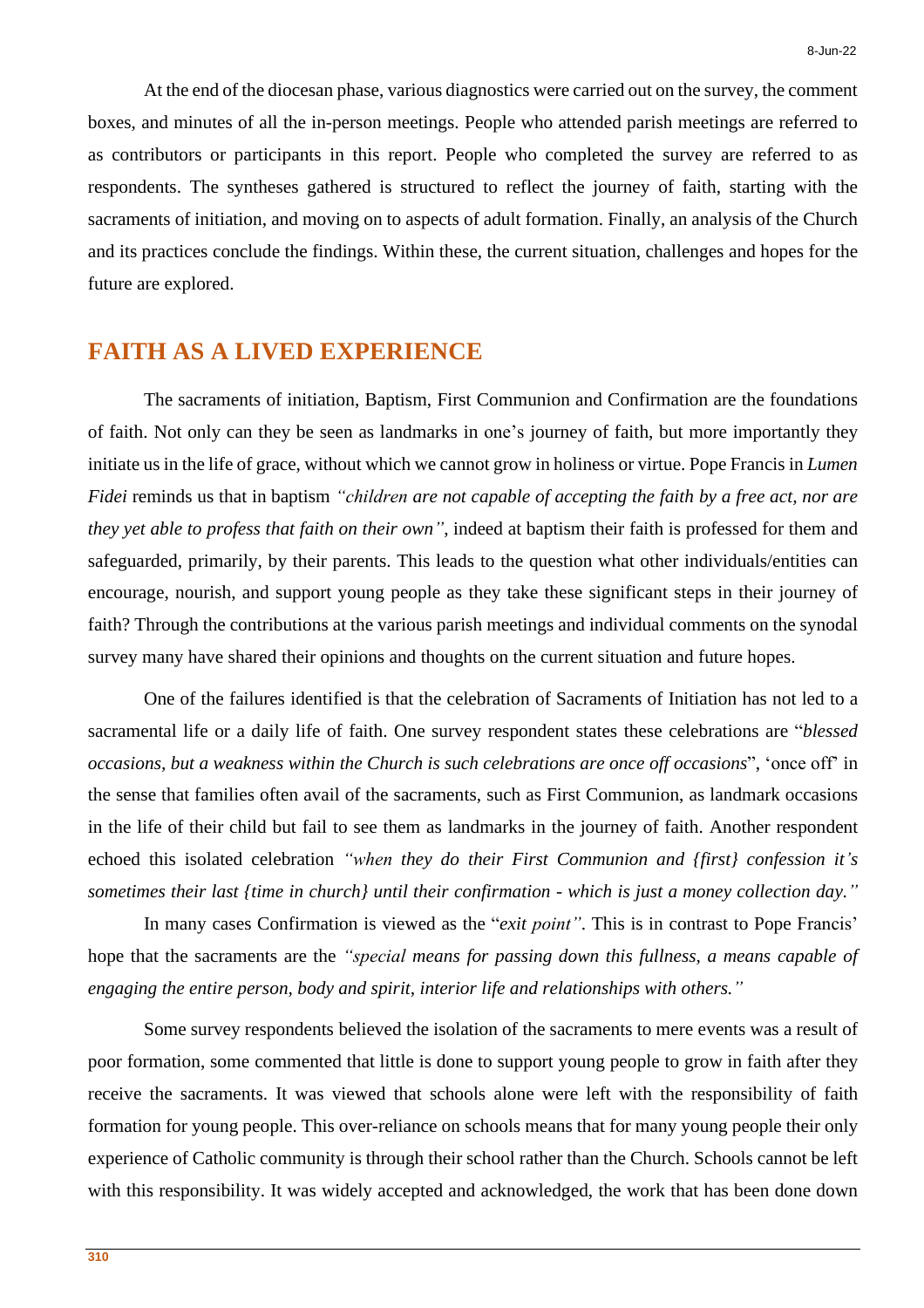through the years by dedicated religious education teachers, both at primary and secondary levels of education. There will be a need in the future to more actively support these in their work.

Faith formation within schools does not guarantee success. As one contributor at a parish meeting stated, "*my children's and grandchildren's generation, despite they were all in good Catholic schools, don't demonstrate much enthusiasm practicing their faith."* Another participant added "*there are teachers who do not believe and are unable to pass on the true meaning of Faith."* A contributor via the designated private email noted, "*I'm not sure that the hierarchy generally have a real sense of how indifferent the younger generation are to the Church."* This lack of awareness has already had grave and lasting consequences.

The need for ongoing faith formation programmes at all levels was a common view expressed. One respondent of the survey highlighted the urgency and importance of faith formation: "*these services need to be given the same priority as the provision of sacraments.*"

Ideas for how the faith formation of the young could be achieved were expressed. Chief among them was the suggestion that it should not rely on the staff of Catholic schools. Instead, priests or a dedicated layperson should visit schools during instruction time. Another participant felt that religion should not be taught in schools at all. A realisation that priests have a heavy workload was also acknowledged, as one respondent put it, "*I know priests are busy, but these children are the future, so they have to be encouraged to receive the sacraments."*

From a parish level, Sunday schools and children faith groups were seen as a way to provide an opportunity for young people to express their faith and to have it nurtured. In contrast, one contributor felt that the responsibility of faith formation lay at home and not with teachers or priests. No matter which side of the argument; priests, teachers, or families, it is clear that resources need to be set aside for faith formation.

A contributor at a parish meeting gave the stark realisation that this synod has come *"forty years too late"*. Let this not be repeated in another forty years. This fear was echoed by a survey respondent who stated: *"these baptised members of the church {young people} must be heard if everyone is to have their say. If they are forever lost to the church, its future is severely compromised."* The Church being too late was also echoed in the issues regarding clerical and institutional abuse. As one respondent reflected: *"I believe that radical changes to governance are required to adequately deal with the church's biggest systemic challenge ... largely attributable to the ongoing legacy of clerical child sexual abuse and institutional abuse in church-run institutions and their systemic cover-up over decades. I believe that the church has yet to demonstrate true remorse for these historical wrongs by adequately meeting the needs of survivors and their families."*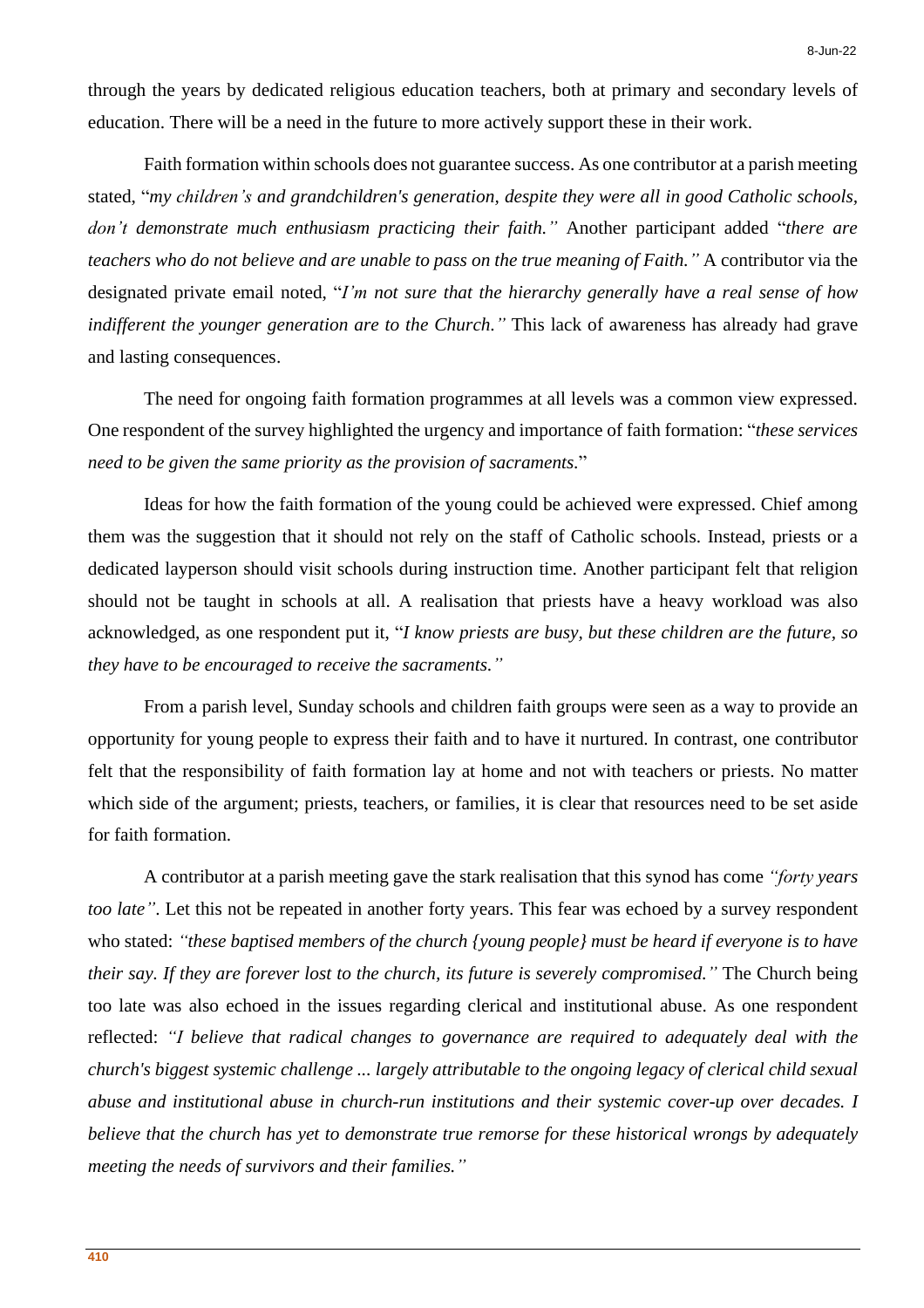### **FAITH FORMATION INTO ADULTHOOD**

The importance of faith and faith formation was stressed time and time again at all the meetings. *"Faith is life"*, someone stated. Faith was also seen as something that gives peace and strength in the rat-race of life. However, the need for a deeper understanding of our Christian faith was seen as being urgent in order to enable us to genuinely witness to what we believe.

A huge concern was the handing on of the faith. People were conscious of the *'lost generations'*, most of whom had gone through Catholic schools. Whatever the Synod (Universal and Irish) eventually examines, the whole area of faith formation will need to be looked at. It was stated that the Church needs to market what it has to offer, especially if we are to connect with the marginalised and disenfranchised. Faith formation will have to take on the challenge in a world where social media promotes *'fake news'* and continually sees the Church in a negative light. How will the next generation be taught or educated about their faith?

The questions about faith itself have to be answered in the Church of the future; and there is a huge need to see that faith expressed in action. More and more we are living in a secular society and the Christian faith is being diluted. It was remarked that even on the Irish census form the first box to tick under *'What is your religion if any?'* was *'No religion'*.

The Christian message has to be delivered and proclaimed in an *"inviting way"*, especially if we are trying to make sure that no one is excluded. Our message of faith has to be proclaimed and taught in a way that ALL feel they are accepted and part of this community we call Church. In light of this, faith formation will need to be more pro-active. We will have to develop an authentic programme at a diocesan level. For this to happen, real leadership will have to be in place — not just people doing jobs or filling in gaps! We have to make our faith authentic and real.

The importance of the family was seen as being paramount in all of this. The example set in the home spreads out to the wider community. If families are not on board and supported, we are going nowhere. Faith is our life, and it is from the family that vocations come. It was stated that there is a real crisis of faith and belief in our Church. There is a generation out there who just does not feel connected to the Church on any level, faith or otherwise.

As part of any faith formation programme, people will need to be educated in their understanding of the Sacraments, especially the Eucharist and Reconciliation. A deeper formation is needed *"to explain the beauty of these sacraments and their importance in our faith journey."*

The importance of the Sunday homily was also stressed. As an expression of our lived faith, the Sunday Eucharist has to be celebrated in a more engaging manner. The whole area of liturgy needs to be examined, with special attention being given to choirs and liturgical music in general. We need to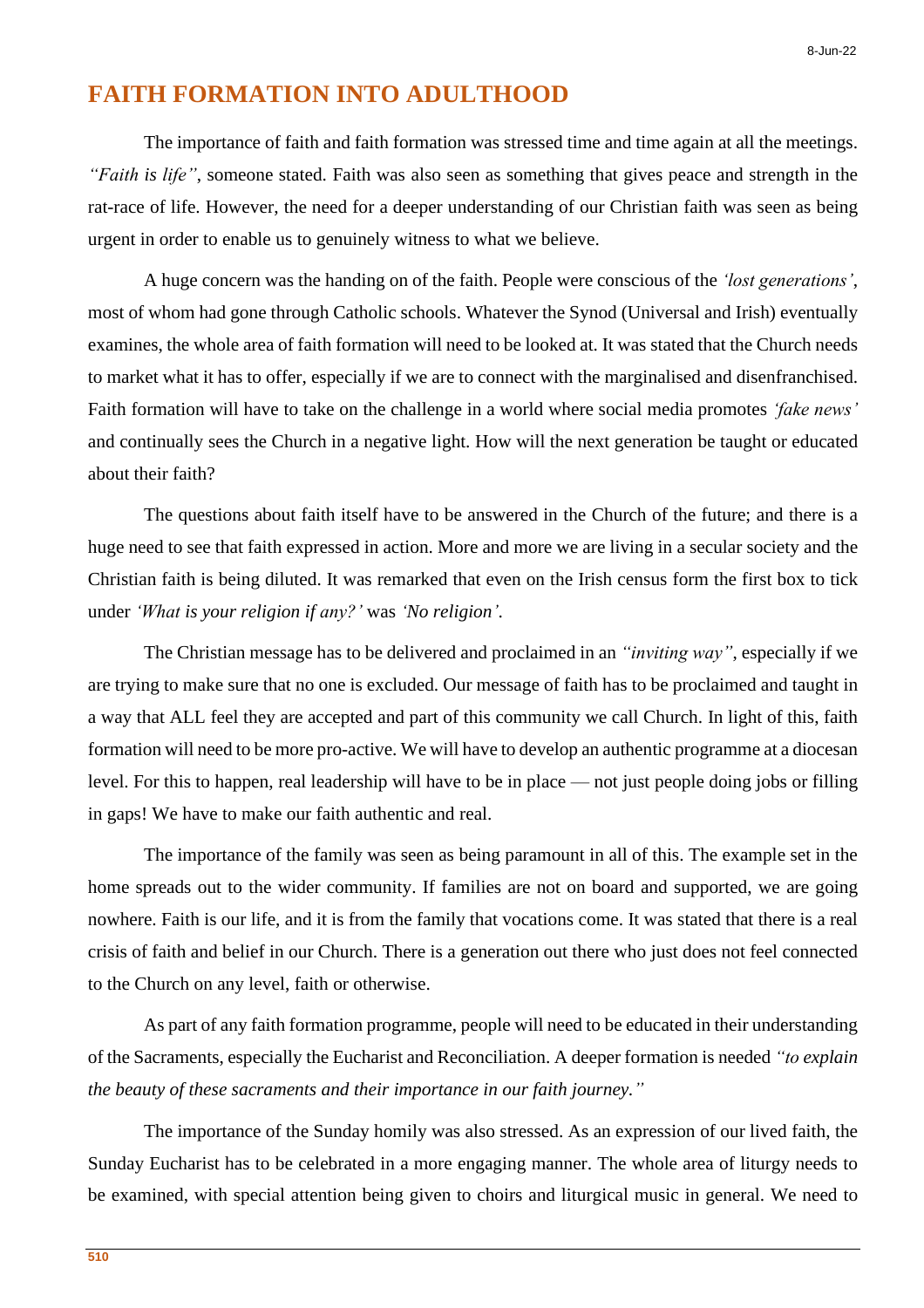make the connection between the Eucharist and the daily life of each and every one of us. This is one of the major ways in which our faith grows.

There was no doubt that faith formation/education is needed for all age groups. Bible courses would help here. Only with a proper and ongoing faith formation will we be able to show, by our lives, the faith we claim to profess. It was noted that we live out our faith by practicing what we believe when we exit our church buildings.

As part of our adult faith formation, we should be made aware of the traditions behind our faith, especially our Jewish heritage. We should not shy away from the vast resources that are available to help us to understand and give witness to our faith. The message of faith has to be delivered in a way that is in touch with real life; it is not just any old message — it is good news!

In the future our churches will probably be smaller community gatherings, and while Eucharist will be paramount, we must find a place for prayer/scripture services and services of the Word with Holy Communion. All of this will be a challenge as to how we live and witness to our faith.

It was said that the desire is there for a genuine reform and renewal of our Church, and that our faith witness is going to be all the more important in the consumerist society in which we live. A lived faith requires that we not be afraid *"to review {the Church's} 'man-made' doctrines, dogmas, and traditions, which evolved over the centuries".*

At the level of catechesis there seems to be a lack of understanding of what our faith is all about; some even expressed the belief that the Catechism of the Church needs a complete rewrite. If faith formation is to improve, there needs to be a new Evangelisation. This new Evangelisation, under the guidance of the bishop, will be the responsibility of everyone so as to encourage a more distributive model of leadership and Synodal Church.

One of the solutions to the lack of faith formation could be the Alpha Programme in our parishes. Ultimately, we have to ask *"are we capable of thinking creatively in a world where we have to compete with so many other things?"* Another issue is prayer — the opinion was voiced that we are not praying enough.

As far as faith is concerned, we need to examine how we are helping people to have a spiritual dimension in their lives. To help with faith formation, would it not be good to have a Spirit Seminar or an Evangelisation course in every parish? The faith formation of the future will have to focus on *"belief in Jesus and belief that there is something good on offer."*

What is very apparent from this synodal listening process is the desire and appetite for enriching our lives with the Word of God, and to a certain extent the built-up frustration among the contributors at the parish meetings to the intransigence of the Church over the past decades. This is consistent with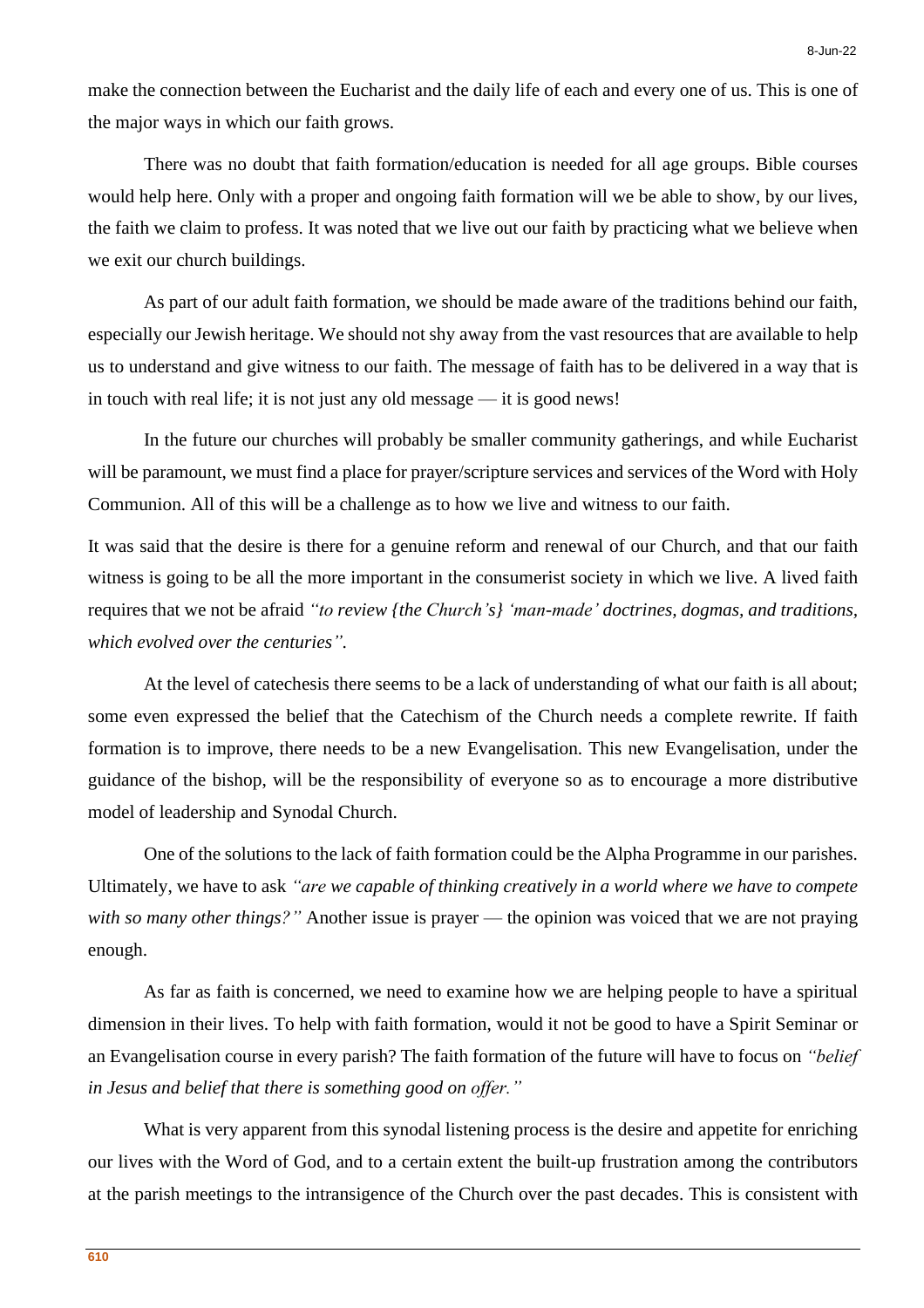the respondents to the survey, the remote listening process we undertook in anticipation of the ongoing disruption to the normal activities of church communities, due to the Covid-19 pandemic.

#### **THE DIOCESAN SURVEY**

The diocesan synodal team set out to structure the survey based on our faith as a lived experience. The thought process which guided the creation of the survey centred around questions which included: How is your faith being nourished in your church community? How is your church community represented in society today? How do you see your faith journey progress and how can your church community support you? What role do you want your church community to have in shaping society?

The survey comprised a total of thirty-three statements subdivided under the ten themes provided by the Universal Synod in Rome<sup>2</sup> . For example, under theme six *"Dialogue in Christian Community* and Society", we selected four direct quotes<sup>3</sup> from the Encyclical Letter "Laudato Si" for the survey statements.

Respondents were asked to reflect on these statements in the context of their faith journey. A choice from five responses was available for each statement which ranged from *'strongly disagree'* to *'strongly agree'*. Furthermore, the respondents were provided with an open text box at the end of the survey to provide their own feedback. Respondents also had an option to submit further information using a dedicated synodality email address set up for the diocese of Galway, Kilmacduagh and Kilfenora. The diocesan synodal team took the decision that this survey would be open to anonymous participation.

The universal synod survey for the diocese of Galway, Kilmacduagh and Kilfenora opened on 7<sup>th</sup> February 2022 and remained open for eight weeks. The survey was available, in both Irish and English languages, online and in paper format in each parish church.

The engagement with the survey exceeded our expectations. There was a total of 377 respondents to this survey, representing about 0.36% of the diocesan church communities in Galway, Kilmacduagh and Kilfenora, or an average of 9.7 respondents per parish. The sample size exceeds a confidence level of 90% with a margin of error of 5% and is therefore representative of the diocese of Galway, Kilmacduagh and Kilfenora. Around two-thirds (68%) of the responses were received through the online survey. What is noteworthy is the consistency in the number of responses with comments (51%) regardless of format - online or paper.

The key findings from the survey are summarised as follows:

<sup>&</sup>lt;sup>2</sup> Vademecum {Official Handbook for Listening and Discernment in Local Churches: First Phase [October 2021 – April 2022]}

<sup>&</sup>lt;sup>3</sup> Pope Francis, Encyclical Letter "Laudato Si" (2015), extracted from Paragraphs 196, 204, & 229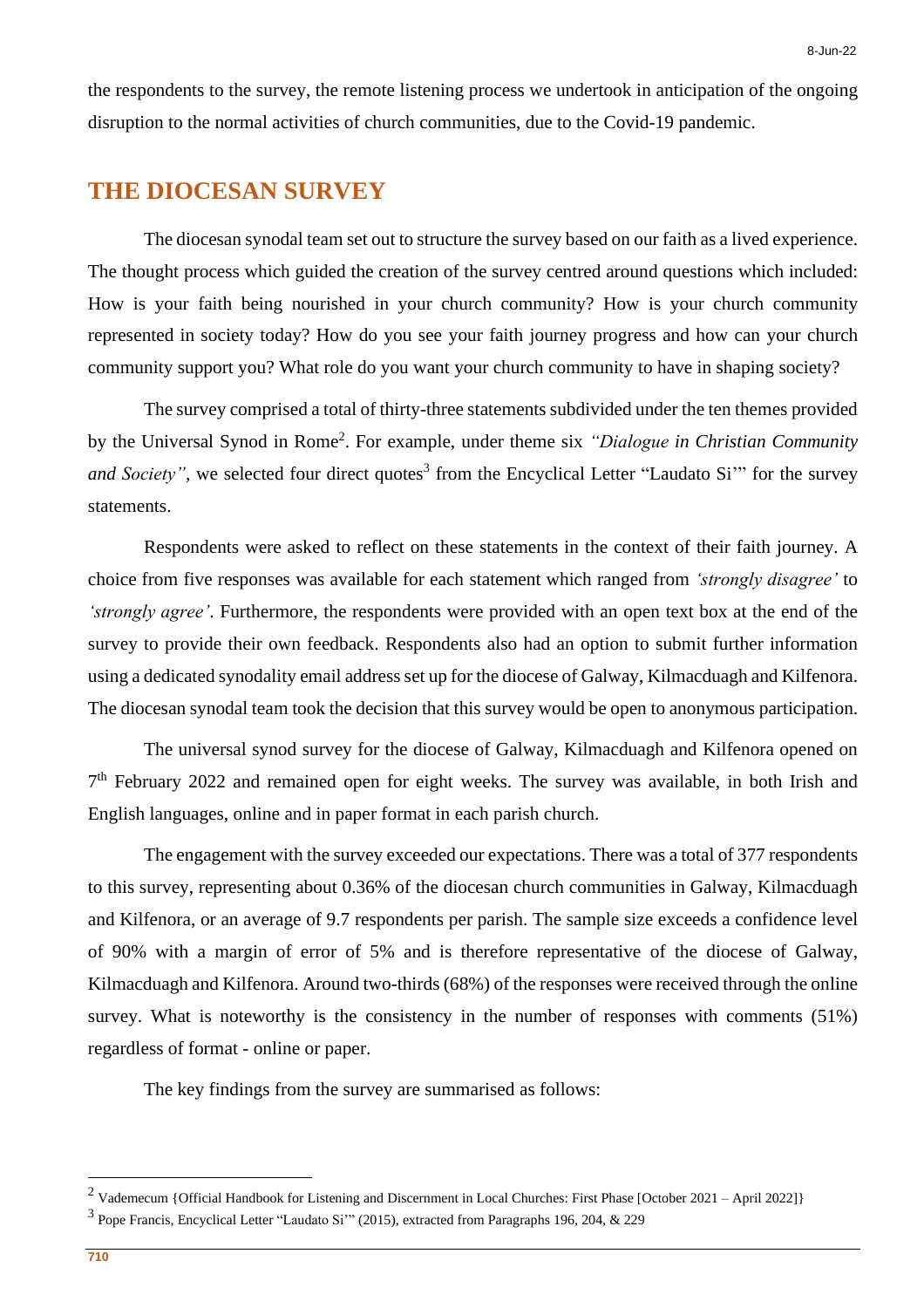- ❖ The majority (79%) of respondents experience of church is a community in which they attend Mass. For the majority (81%) of those, the celebration of Mass is a reverent, uplifting and sacred experience.
- $\cdot$  Less than half (42%) of respondents believe they are listened to in their church community, while the majority (85%) of respondents feel their church community would benefit greatly if there were more opportunities to share views. Approximately half (51%) of respondents took the opportunity to share their personal views as part of this anonymous survey.
- $\cdot \cdot$  The majority (76%) of respondents are of the understanding that their church is a community where no one is excluded. However, less than half (49%) of respondents believe as a Christian community we are open to the opinions and experiences of all in our society.
- $\cdot$  Only one third (32%) of respondents experience both dialogue and participation in the decisionmaking processes in their church community with over half (53%) of respondents experiencing a lack of transparency in the decision-making process.
- $\cdot$  Less than half (41%) of respondents believe that current services in our church community do not meet today's needs. The majority (79%) of respondents agree however, that the delivery of faith formation programs to enrich our lives is the responsibility of church community leaders.
- ❖ Most (90%) respondents believe we all need to participate in speaking on behalf of our Christian community and less than half (47%) of respondents find it difficult to express Christian values in today's society. Furthermore, the majority (73%) of respondents agree with Pope Francis when he says *"We have had enough of immorality and the mockery of ethics, goodness, faith and honesty. It is time to acknowledge that light-hearted superficiality has done us no good."*<sup>4</sup>

The detailed results from the survey, included in the Appendices<sup>5</sup>, provide a rich base from which we will seek much guidance in advancing the synodal process in the diocese of Galway, Kilmacduagh and Kilfenora over the coming months and years. Being optimistic about the future of our church communities is not unfounded. However, this Synodal journey will be presented with many challenges, many of those highlighted by the respondents; *"I am indebted to a church I love but which has ceased to be relevant in many ways."* And again, *"In today's Ireland there are several types of families."* Another respondent aptly captured this when they said: *"The God I know and love is there holding out* his hand to all of us and yet so much distraction, blindness and self-centredness seems to be spreading *... all at great speed."* The *'Church we dream of'* might well be grounded in the general findings from the survey:

<sup>4</sup> Pope Francis, Encyclical Letter "Laudato Si'" (2015), Para 229

<sup>&</sup>lt;sup>5</sup> "Diocese of Galway Kilmacduagh and Kilfenora Universal Synod | Appendices 220522".pdf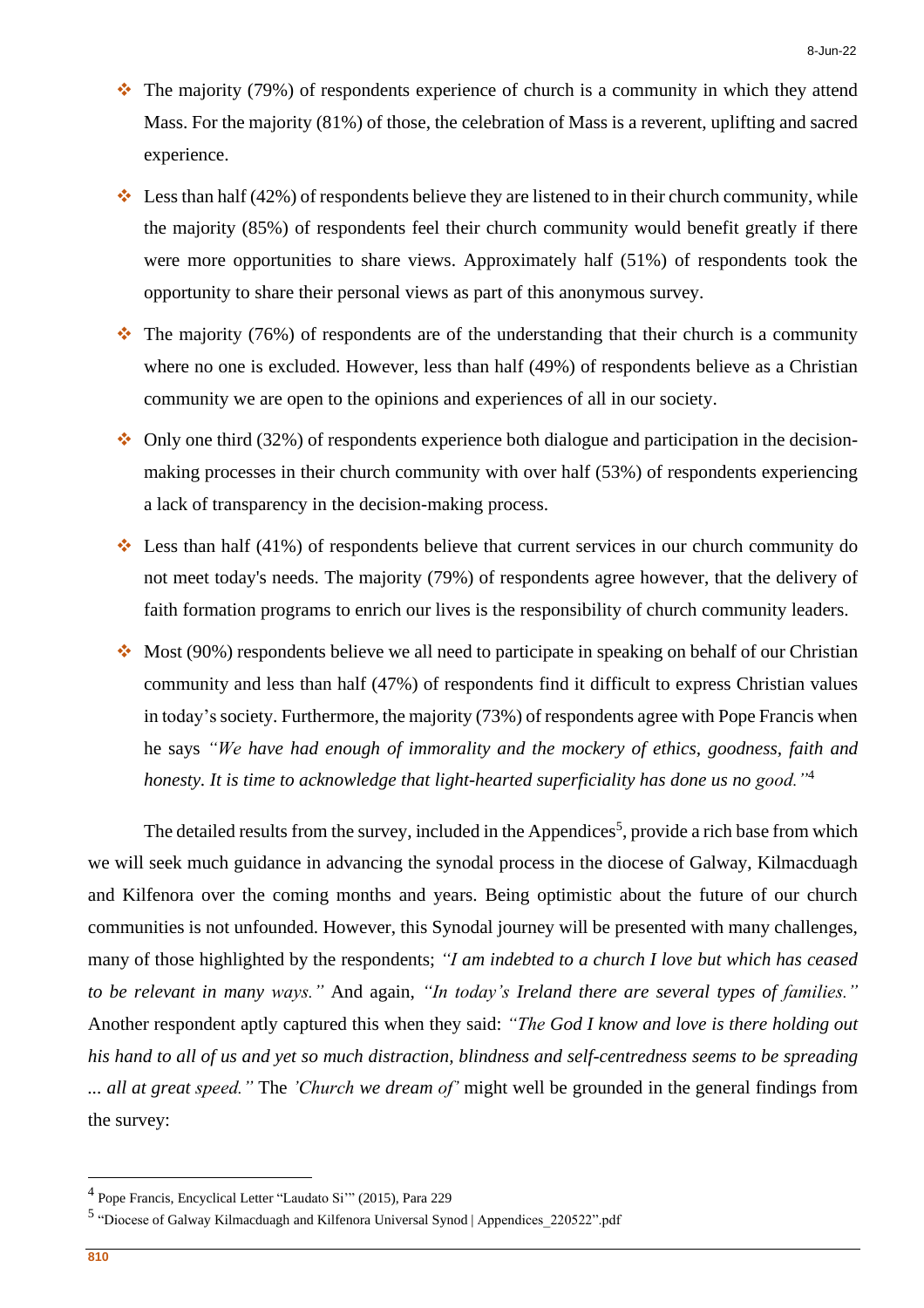- ❖ Over 85% of respondents agree that *"we are all individually responsible in the church community to ensure no one is excluded"*.
- ❖ As a person of faith 73% of respondents want to help others to live out their service to society in a missionary way.
- ❖ Almost 84% of respondents agree that their church community should participate in initiatives to strengthen and encourage ecumenical partnerships.
- ❖ The majority (94%) of respondents agree that *"a Christian community must learn ways to be more capable of listening to one another, participating in mission, and engaging in dialogue"*.

Furthermore, as one respondent commented, *"our discipleship must be inclusive and relevant to our times and social norms"*. For change to happen, perhaps the experience of just over half (53%) of respondents that decision-making has not been transparent in their church community needs to be more reflective of inclusiveness in the *'Church we dream of'*. This is supported by 89% of respondents who agree with the statement *"A Christian community grows stronger in unity when decision making is participatory, and accountability is clearly identified."*

Throughout the listening process the role of women in the *'Church we dream of'* has been voiced. One respondent captured that sentiment succinctly when they said *"Women have a bigger role to play in the church. The church has relied on women in parishes for centuries for 'housekeeping' tasks.* However, the church should now be cognisant of the role that women can play in pastoral care and day *to day worship in parishes. Women have nurtured the faith through the ages, have passed it on from* generation to generation. With the decline in vocations there is a wider role for them in the Church."

In addition, the many issues raised by respondents included, "... *an inconsistency in the Church's message and what they perceive to be Christ's inclusive message to the LGBT community… an inconsistency in the Church's position on family planning and how it proposes to respond to poverty and climate change."* Yet, the majority (90%) of respondents agree with the statement that *"we all need to participate in speaking on behalf of our Christian community".*

Respondents highlighted that *"there is a reducing number of priests",* while another suggested that *"all ministries should be open to celibate and married persons"* and that *"our bishops should be elected by their diocese and not selected by Rome".*

Notwithstanding the number of parishes this synodal team has already engaged with, there is still much more to do to hear from all voices in our society, which we will address in the next phase. Meanwhile we wish to thank all those who have already joined us on this journey.

In this regard, the synthesis we have undertaken is reflective of the feedback we received as part of this initial Synodal process. It would be impossible to include each unique contribution in such a